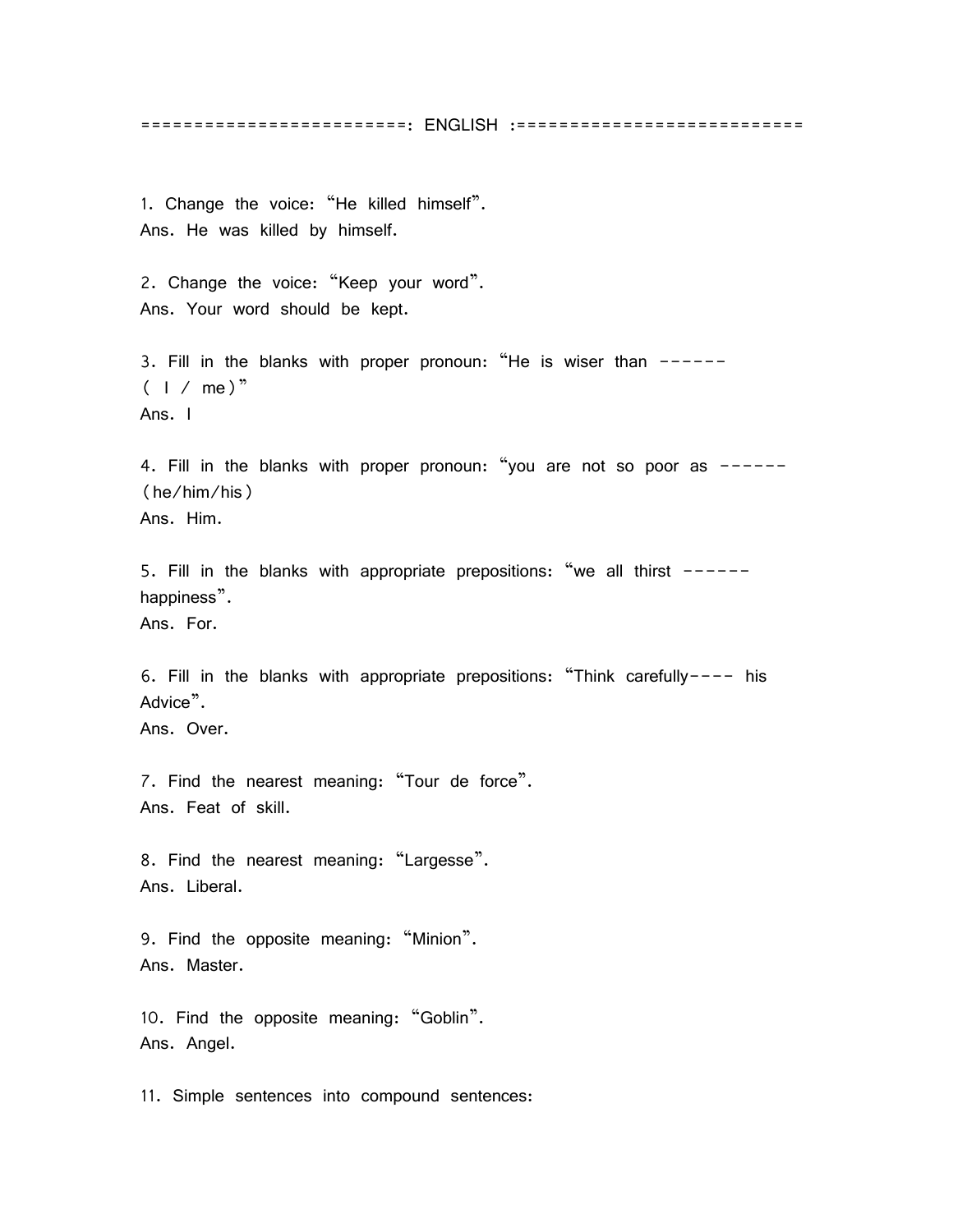\*You must work hard to succeed (simple) Ans. You must work hard or you will not succeed.(compound)

12. Simple sentences into compound sentences:

 \*Taking pity on the begger, I gave him a rupee. (simple.) Ans. I took pity on the begger and gave him a rupee. (compound)

13. Simple sentences into complex:

 \*He was too weak to walk. (Simple) Ans. He was too weak that he could not walk.(complex)

14. Simple sentences into complex: \*I saw a wounded cat. (Simple) Ans. I saw cat that was wounded.(complex)

15. Conversion of Affirmative into Negative: \*It is too good to be true.(Affirmative) Ans. It is so good that it cannot be true.(Negative)

16. Conversion of Affirmative into Negative: \*I admitted my involvement.(Affirmative) Ans. I did not deny my involvement.(Negative)

17. Conversion of the degree of comparison:

- \*Superlative: light travels fastest.
- \*Comparative: nothing travels faster than light.
- \*Positive: Nothing travels as fast as light.

18. Conversion of the degree of comparison:

- \*Superlative: Milton was one of the greatest poets.
- \*Comparative: Milton was greater than most other poets.
- \*Positive: Very few poets were as great as Milton.

19. Correct the error: "Put your sign here" Ans. Put your signature here.

20. Correct the error: "open page fifty"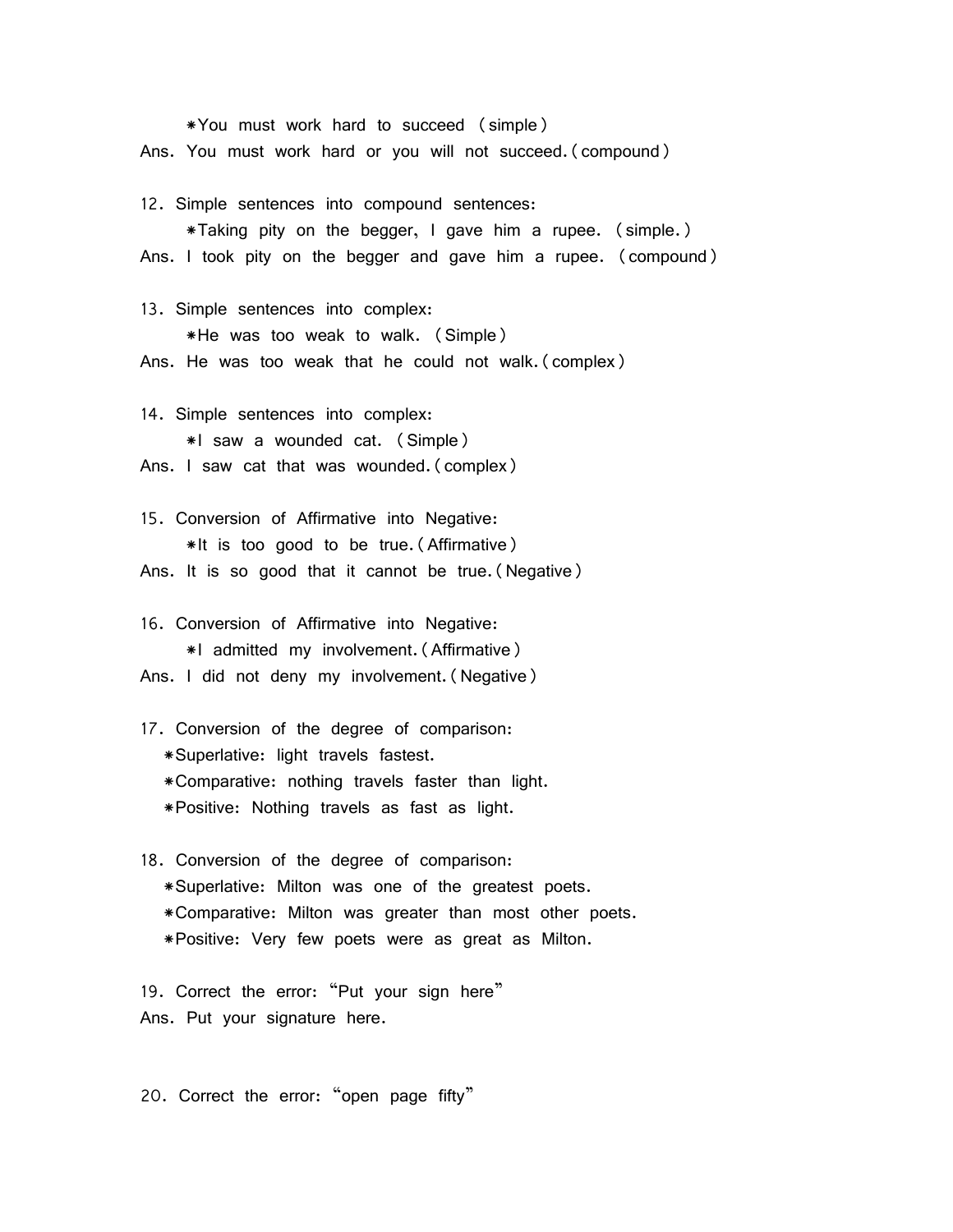Ans. Open at page fifty.

21. Correct the error: "I have got a hurt on my leg." Ans. I have got an injury on my leg.

22. Correct the error: "Boys! Can you listen to me?" Ans. Boys! Can you hear me?

23. Correct the error: "Do the needful". Ans. Do what is necessary .

24. Appropriate Preposition: "Abhorrence----- ingratitude". Ans. Of.

25. Appropriate Preposition: 'candidate----- election'. Ans. For.

26. Appropriate Preposition: 'Bargain----- a person'. Ans. With.

27. Appropriate Preposition: 'Enmity----- a person'. Ans. With.

28. Appropriate Preposition: 'Deviation------ rule'. Ans. From.

29. Joining of sentences:(simple into single)

 \*I was returning home. I saw a man. He looked very ill. He was lying by the roadside.

Ans. While returning home I saw a man looking very ill and lying by the roadside.

30. Joining of sentences:(simple into single)

 \*He opened his letters. He read them carefully. He sent for his clerk. He dictated answers to them.

Ans. Opening his letters and reading them carefully he sent for his clerk to dictate answers to them.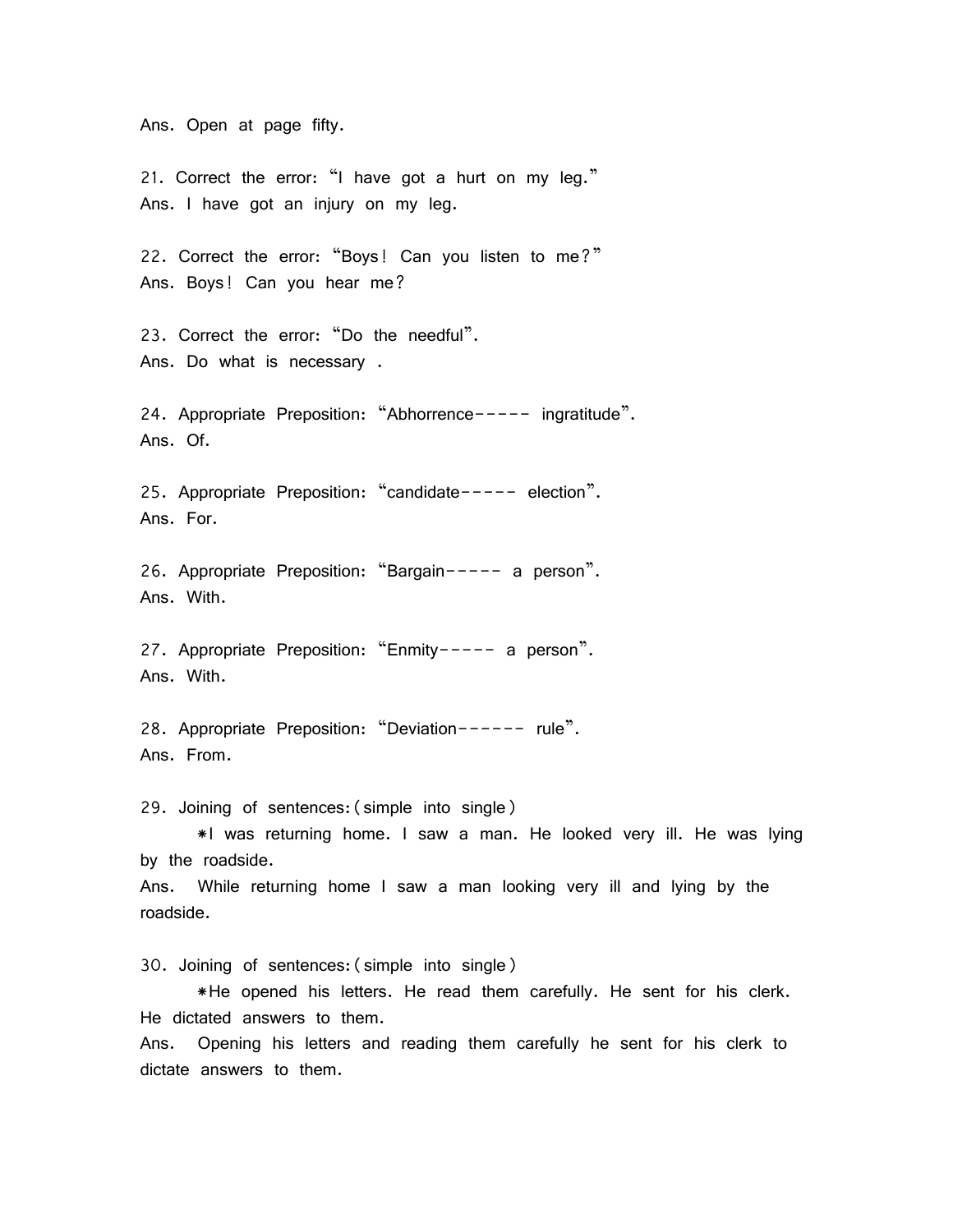31. Splitting of sentences:

 \*The landlord told the tenant that if did not pay the rent he would be evicted.

- Ans. A) The rent must be paid.
	- B) Otherwise he will be evicted.
	- C) The landlord told this to the tenant.

32. Splitting of sentences:

 \*He came to tell me that his father who had been ill for a long time was dead.

- Ans. A) He came to see me.
	- B) He wanted to tell me something.
	- C) His father was dead.
	- D) His father had been ill for a long time.
- 33. Narration -- direct and indirect speech: \*He said, 'I am reading a book'.
- Ans. He said that he was reading a book.

34. Narration -- direct and indirect speech: \*He said, 'I did my job'.

- Ans. He said that he had done his job.
- 35. Narration -- direct and indirect speech: \*'Can you speak French?' she said to me.
- Ans. She asked me if I could speak French.

36. Narration -- direct and indirect speech: \*'Bravo! Well done', he said to me. Ans. He applauded me by saying that I had done well.

37. Fill in the blanks with appropriate prepositions: In the dark, he knocked………..the wall.(over/at/against/on) Ans. Against.

38. Fill in the blanks with appropriate prepositions: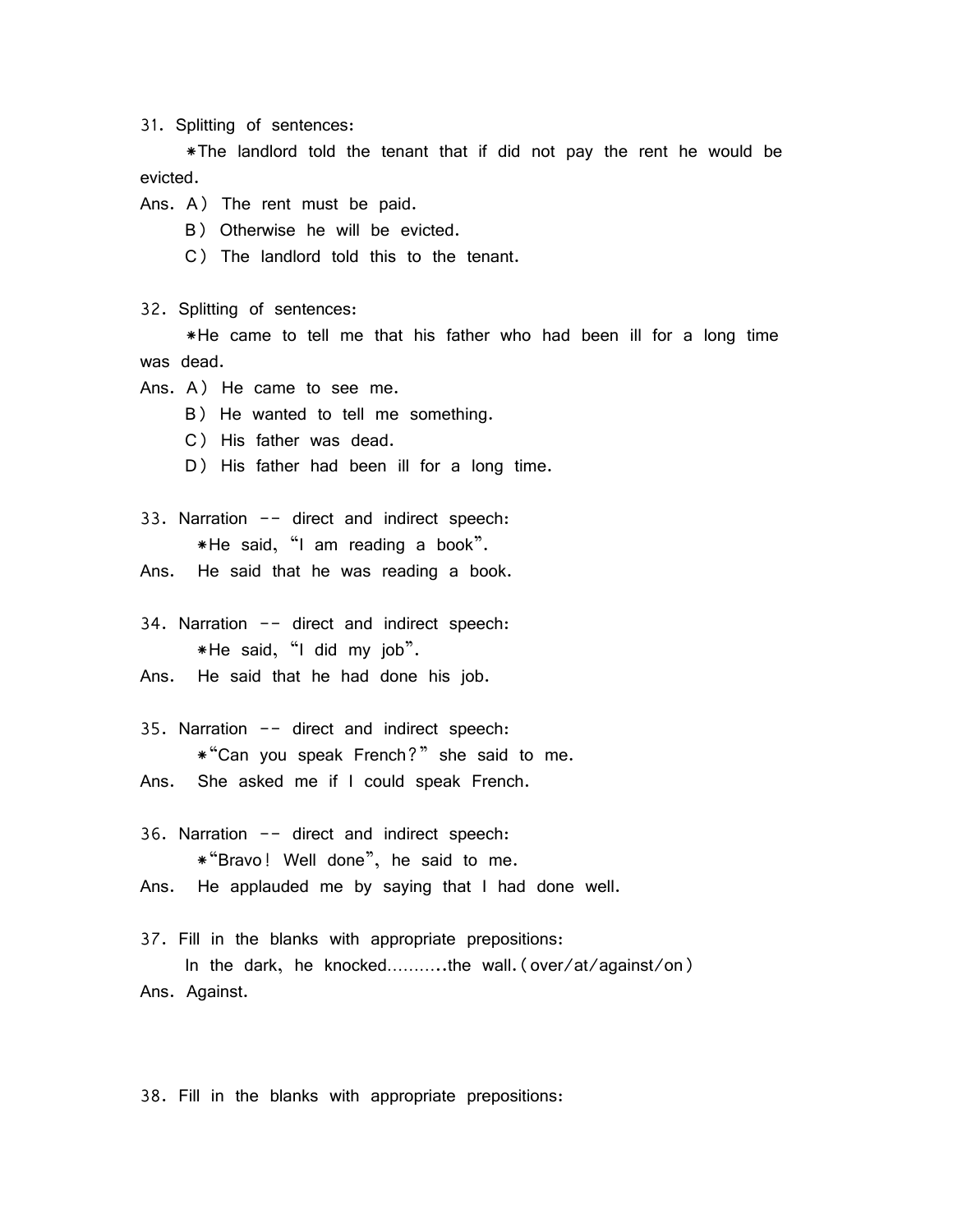He invited me……..tea. (of/to/for/at) Ans. To. 39. Fill in the blanks with appropriate prepositions: I am tired……….waking. (in/from/off/of) Ans. From. 40. Fill in the blanks with appropriate prepositions: The lion sprang…………the cow. (at/upon/on/over) Ans. Upon. 41. Fill in the blanks with appropriate prepositions: He is blind………..one eye. (with/by/from/of) Ans. Of. 42. Give the correct plural form: a) stadium, b) stadiums, c) stadia, d) studios. Ans.  $(b)$ . 43. Give the correct plural form: a)formula b)formulas c)formulae d) none of these. Ans. (b) 45. The example of Distributive pronoun is: a)neither b)myself c)whom d)none of these. Ans. (a) 46. Example of Demonstrative adjective-- a) good b) these c) what d) many. Ans. (b) 47. An example of Abstruct noun is: a)honesty b)water c)slave d)boy. Ans. (a) 48. Change the gender: 'Dog' Ans. Bitch.